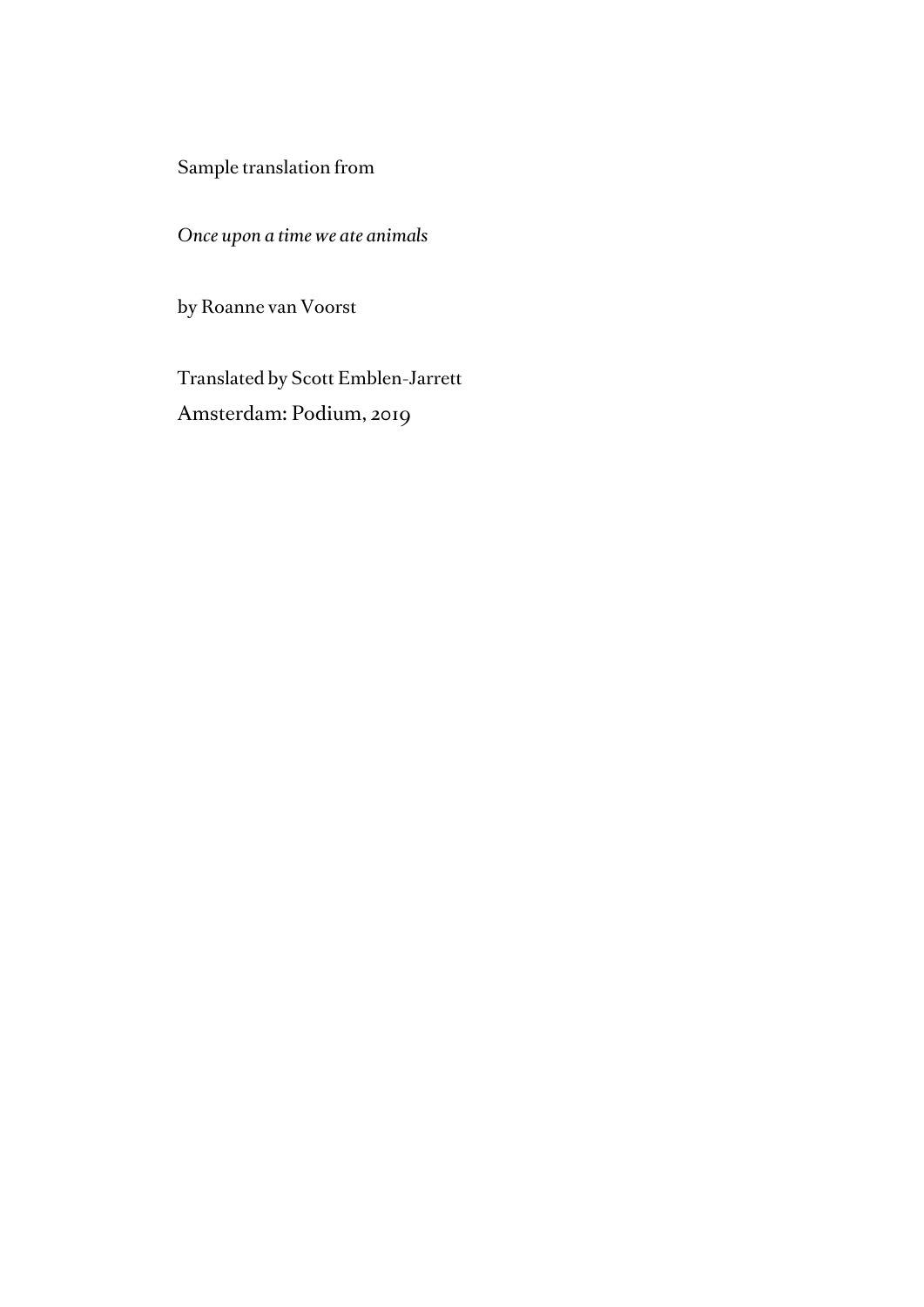# Introduction

#### Inventing a new colour

Three centuries ago the Enlightenment took place and burning people as witches or condemning them for their beliefs became illegal. Over 150 years ago (around eight generations, by my reckoning) slavery was abolished all over the world, and it became illegal to brand other human beings, hold them against their will, misuse or mistreat them in any other way. Around 100 years ago (five generations) women in the West were given the vote and formally became equal to men. You and I live in similarly turbulent, important and exciting times.

Our age will go down in history for the immense social, economic and cultural changes which are now unfolding *right now,* at this very moment that you are reading this book. It is a transformation that is taking place all over the world in all kinds of places, and it won't be long before it suddenly strikes you. You will see it in the things you buy, the work you do, the way you raise your children; even in the way you think and feel. And when it gets to that stage it will almost be as if things were never any different.

You and I are part of the generation working together in large areas of the world to make unnecessary animal suffering a thing of the past. This means that while the consumption and use of meat or other animal products may still go on in the near future, it will become more difficult and much more expensive. It will be a choice that differs from the norm; a choice rejected by most people. Whether you support a huge change or you are against it, it is already happening: you cannot halt it, for we are in the midst of it.

Try to imagine you are standing on a green hilltop, and you are trying to move an enormous heavy boulder. You push against the boulder with both hands, dig your heels into the grass, tense your abdomen and legs… It doesn't work, the boulder stays where it is and you, you swear, you puff, you groan, you think it might be impossible – then suddenly it starts to roll. Slowly at first, then faster, then faster still, until the boulder rolls so fast that you know it can never be stopped. We have now reached the tipping point of this boulder. We are all on the edge of this shift from a slow-paced to a fast-paced movement, a movement that can no longer be stopped.

#### We're on a roll

Veganism is one of the fastest growing movements in the world. More and more scientists and futurists predict that eating meat and dairy will be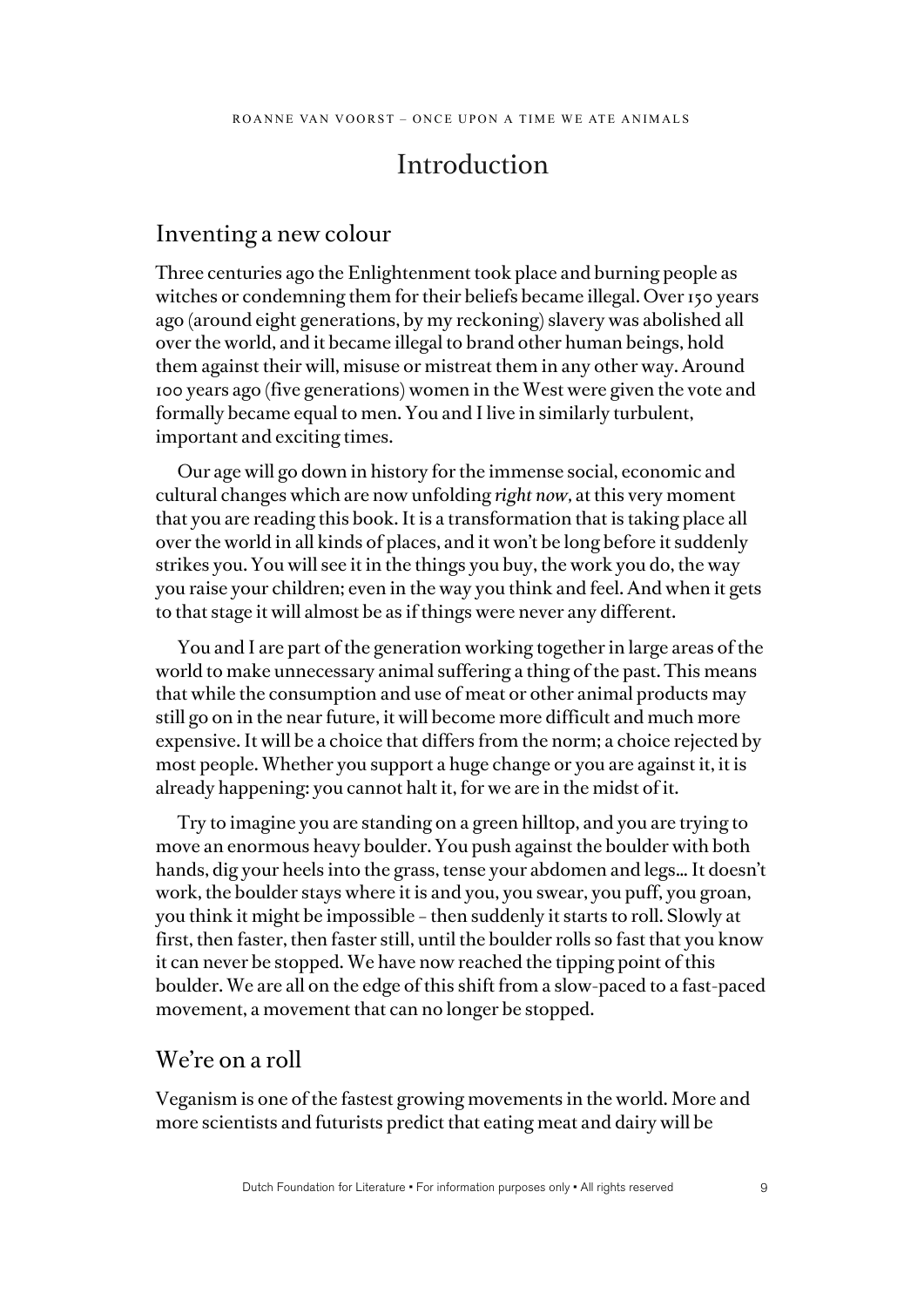banned or become taboo in the near future. A growing number of people are saying that veganism is one of the last remaining options we have to combat climate change, and their message is being heard. In the 1990s there were about a million people worldwide who ate no meat or dairy or did not use any animal products – often because they were saddened by the plight of animals, sometimes because they believed it was bad for the environment or their body. By 2015 this number had increased to around 750 million.

In 2008, the city of Ghent in Belgium was the first city in Europe to promote a weekly meat-free day in schools and other public institutions. This idea had already gained some traction in the US; the next city to implement this was in the UK, and by 2019 forty cities worldwide were taking part in the scheme, and this number continues to grow.

In 2018, Australia – the country that at the start of the 21st century consumed the most meat in the world – had one of the fastest growing vegan markets on the planet. More and more Aussies are choosing soy over steak. The country came in third, behind the United Arab Emirates and China, where more and more people also want to eat vegan.

In the United States not only have sales of meat alternatives (such as soy burgers and plant-based "meat" pieces which have a taste and texture reminiscent of chicken breast) increased enormously in recent years, but sales of dairy alternatives such as coconut yogurt and almond milk have also risen. By 2020, these alternatives will make up 40% of all milk-style drinks, compared to 25% in 2016. Sales of cow's milk meanwhile dropped. Dairy Farmers of America, the largest milk cooperative in the United States, and the supplier of 30% of the country's milk, made a billion dollars less in 2018 than the year before. This trend isn't solely limited to the US, but has also been noted in the Netherlands, the UK, Germany, Australia, Italy and Canada. In January 2019, the Canadian Food Inspection Agency published new national health guidelines which no longer recommended cow's milk as part of a balanced diet. What do they recommend instead? Plant-based, protein-rich foods.

The global egg industry is also beginning to notice the sudden sharp drop in the demand for animal products: Cal-Maine Foods, a huge American egg producer, recently reported its first annual loss in more than ten years. Shares plummeted; the company CEO said that the losses were due to the increasing popularity of egg alternatives.

In light of this, smart business people would do better by investing in the vegan food industry, for example, in markets such as 'nut cheese'. By 2024, its estimated global market value will be close to \$4 billion dollars, with annual growth of about 8%. Or they should invest in milk made from oats,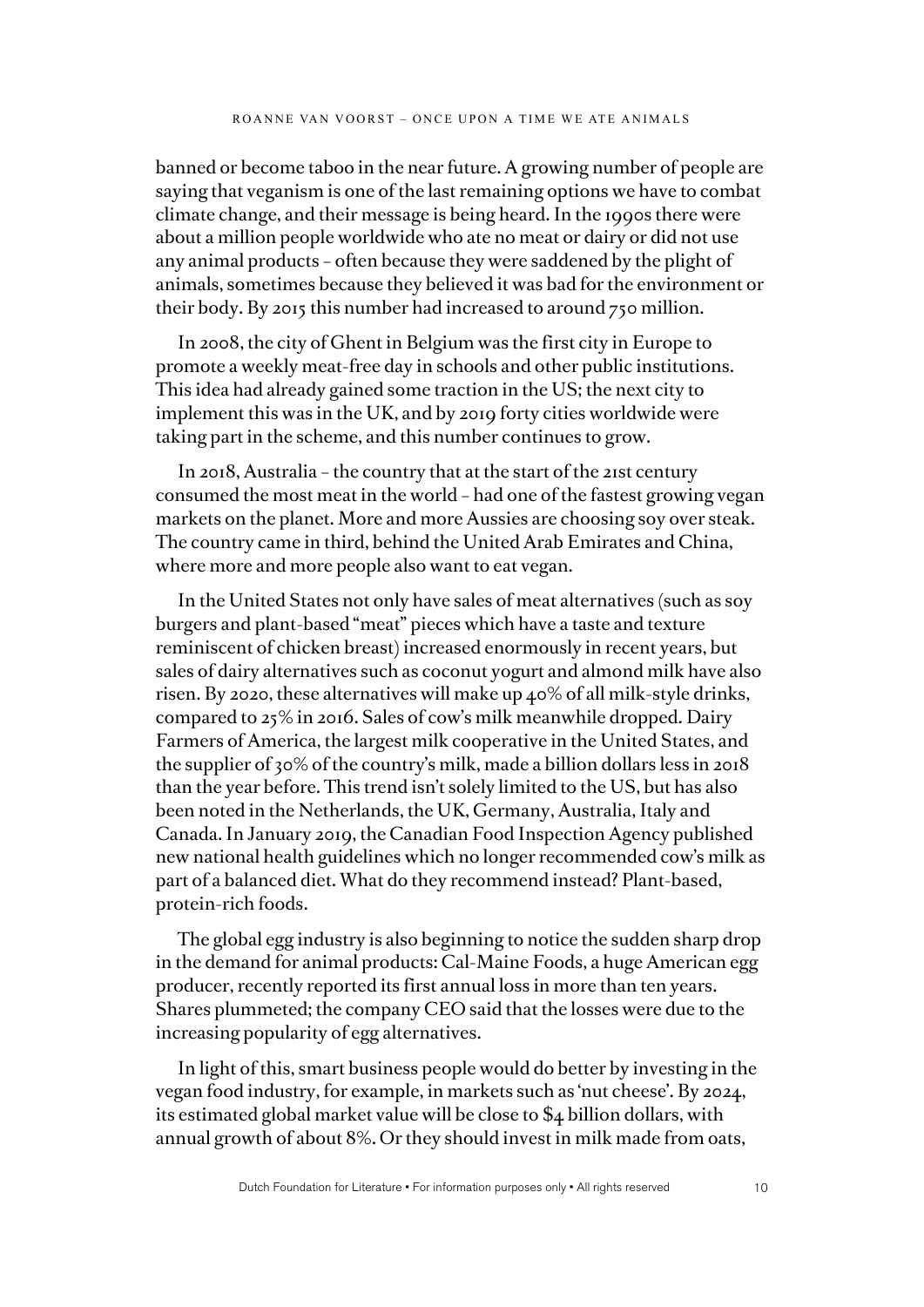soy, rice or almonds. After 92 years, Elmhurst, one of the oldest dairy producers in the eastern United States, recently made the decision to switch to producing only plant-based milks – the company's CEO says this is the best way to prevent future losses.

Plant-based alternatives to meat are also doing well, so well in fact that traditional meat producers have decided to invest en masse, often buying out vegan companies. For example, Tyson Foods, the biggest meat producer in the US, has already invested in the most popular meat alternative in the American market: Beyond Meat. Canada's largest meat distributor, Maple Leaf Foods, bought the popular plant-based brands Field Roast and Lightlife Foods. Nestlé, the biggest food and drink company in the world, took over Sweet Earth Foods – a company that only makes plant-based products (and was set up by a former CEO of Burger King). Danone took over plant-based pioneer WhiteWave, whilst Unilever bought The Vegetarian Butcher.

De Volkskrant considered the million dollar sale as symbolic of the 'rise of meat substitutes' and noted that multinationals 'and even meat producers' are currently starting to get in on the vegetarian market. International business magazine Forbes did not hesitate and advised investors to ride the plant-based wave, with a headline reading 'Here's why you should turn your business vegan'.

### The world turned upside down

The business world is not the only thing that has experienced an enormous transformation in recent years, with significant changes also taking place at an individual level. Recently, 39% of Americans have consciously decided to eat less meat or become flexitarian, primarily because they believe it is better for their health. They have shifted from traditional pork and beef products to 'Beyond Sausage', a meat alternative with a consistency similar to that of pork but with less fat and sodium, as well as more protein than in actual meat, or to the 'Beyond Burger', another of the company's products, which counts Bill Gates, Leonardo Di Caprio, Twitter founders Biz Stone and Evan Williams and meat processing giant Tyson Foods among its shareholders.

In Germany, a country known for its love of sausages, 41% of consumers ate less meat (and more meat alternatives) in 2018 than in previous years. That same year, Dutch people spent  $\epsilon$ 80 million on meat alternatives; ten years earlier, this figure was  $\epsilon$ 62 million. Researchers predict that over the next few years Dutch consumers will opt more and more for plant-based food alternatives.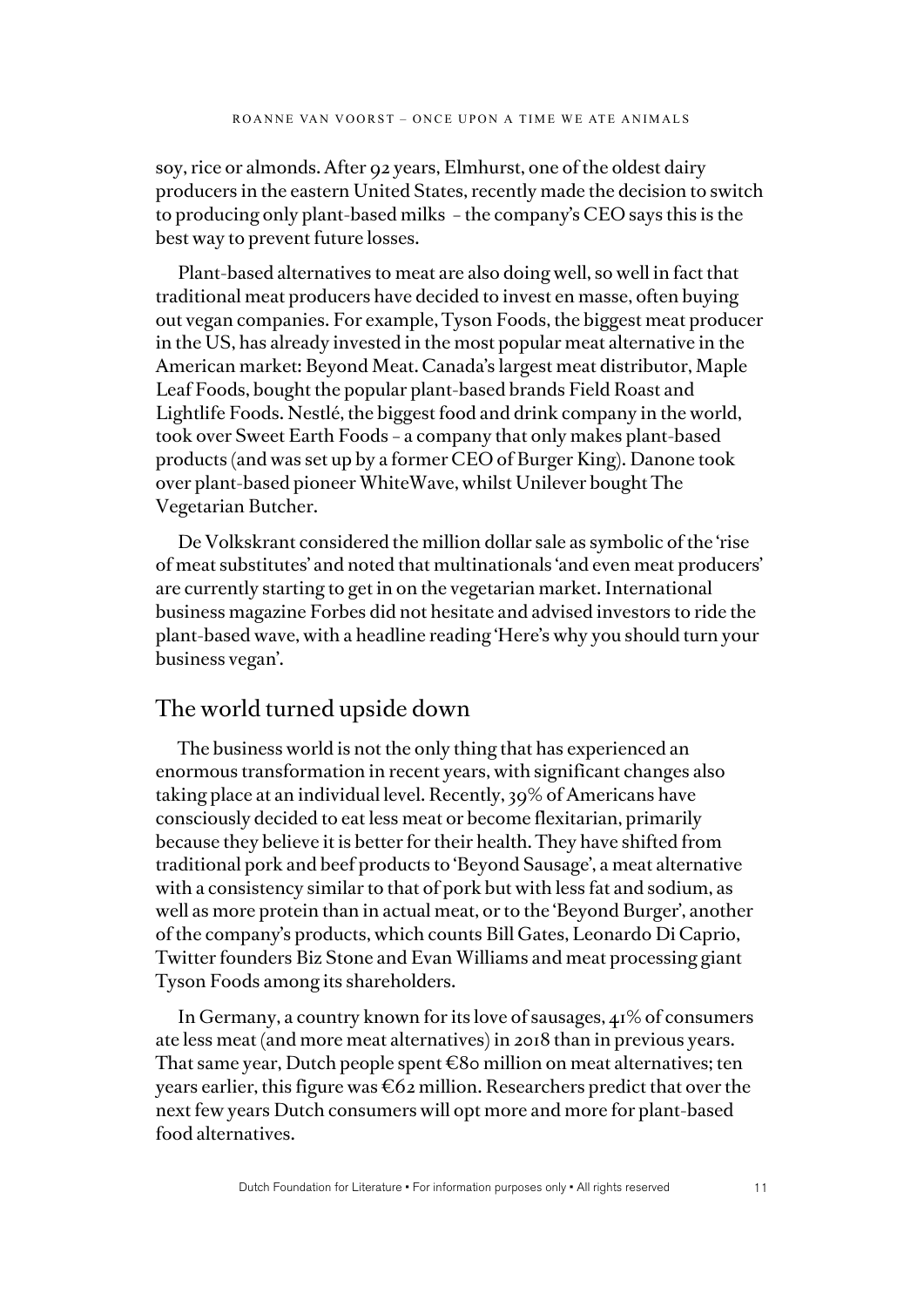It certainly looks this way, as most people who have a partial or completely plant-based diet are young – and in the years to come they will be the ones in charge of buying the groceries. In 2017, 42% of all vegans in the UK were between the ages of 15 and 34; in Australia most of them belong to the 'millennial' generation, and in other countries, too, the vast majority of vegetarians and vegans belong to the new generation of consumers. Children and teenagers increasingly opt for a plant-based diet because they have concerns about the climate, they disagree with the way animals are used to make food or simply because they like the taste of meat and dairy alternatives. A plant-based lifestyle is currently not the social norm since the number of older consumers who eat animal products is still larger than the younger demographic who have a plant-based diet. This visible shift, however, suggests that the growth of the vegan market will be explosive in future.

In this book I will show you the lifestyle changes you can expect in the years to come. I will show you the world of the future. Not the distant future: a future that you and your children (if you have or want any) will live to see. This future will be very different in many ways to the world you grew up in and live in now. Much sooner than you think we will eat differently, work differently, use different things, take different school trips and pamper different pets. Above all, we will think differently about what is good and what is evil.

### Sigh

When we look back on all these changes in our old age, I suspect that, in retrospect, we will heave a sigh about how long it took for us to make the switch. Too long in fact. For a long time we knew that the way society treats animals and the planet was not OK. We saw documentaries about it, or videos online, or we read about it in books and newspapers, but most of us did nothing with the information.

I am guilty of this too. I became a vegetarian when I was 16; I stopped eating meat, but I kept eating dairy and eggs and using leather and other animal products. I didn't want to eat meat anymore because I loved animals and didn't want them to be killed just because I happened to like how they taste, and also, in all honesty, I wanted to be 'different' from my friends at school. My vegetarianism was both a way of shaping my own identity and also a kind of self-conceived charity work: some people wiped the bums of the elderly, while I switched a late night kebab for a cheese toastie. I considered this a supreme sacrifice, a good deed that exempted me from thinking more profoundly about all the complex things relating to our food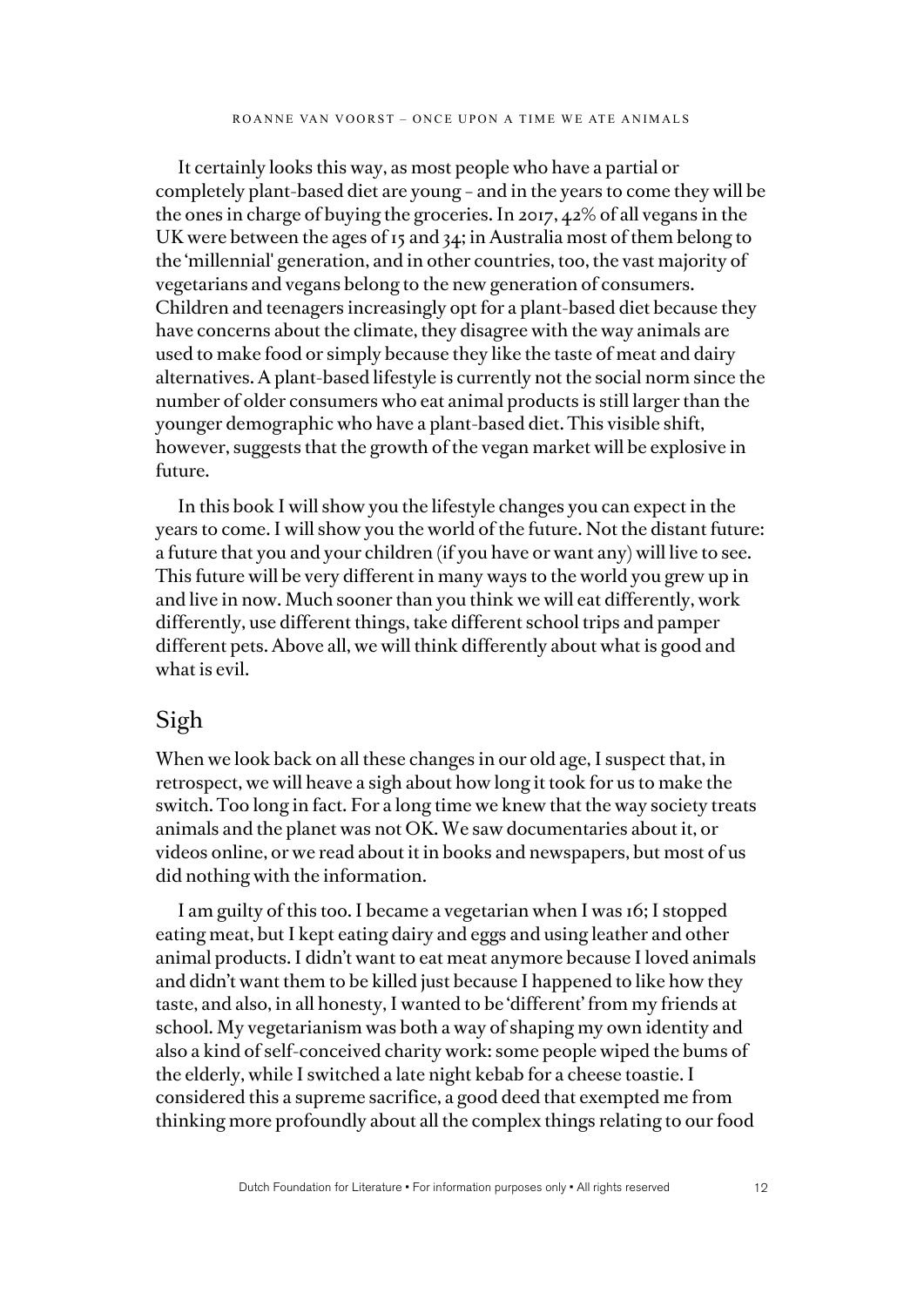system. Or maybe I was just too young to be aware that simply cutting meat out of my diet would not solve all the problems that I have written about so fervently. I have no recollection of ever asking myself how the cheese on my toastie or the mayonnaise I dipped my fries in was made, or how my new pair of cowboy boots, with the fabulous pointed toes and a perfect slightly worn look, were made from the skin of cows.

It took me over fifteen years for me to actually start asking these questions. I was in my 30s when I read an article about dairy cattle farming. It was a Sunday afternoon and I was sitting in my favourite coffee spot in Philadelphia, a place that only sold 'good' coffee and 'ethically-produced milk'. I enjoyed my cappuccino, thought about what I would cook for my husband that evening, and thumbed through the *New York Times*. I accidentally stumbled across an article which said all young bulls born on dairy cattle farms were slaughtered right away, as they served no purpose. Standard procedure. 'Bulls don't give any milk' I read, 'and so they are a waste product in the production of milk.' Later I learned male chicks suffered the same fate: as soon as they have hatched they are minced alive or gassed, as they can't lay eggs and are considered a 'waste product' of the egg industry.

I must have come across such information before this point. The article's message was not new; the information was not printed as 'news' either. It was somewhere on one of the last pages of the thick weekend supplement, in an article about the American dairy industry's annual investment figures. The 'waste product' comment was barely an afterthought. I remember that I closed the paper and stared long and hard at the tiny bubbles in the foam of my cappuccino. I also remember feeling confused. Surely what was written in the article couldn't be true? But what if it was? By buying this 'good' cappuccino with the 'ethically-produced' foam, had I indirectly contributed to the slaughter of a perfectly healthy young bull? Why for that matter had I not been aware of this during all my years as a vegetarian? What kind of sick system was this that labelled perfectly healthy animals as *waste*?

That afternoon was the start of my own lengthy personal investigation into the topic of 'veganism'. A scientific investigation of the animal product economy, but also a personal search for my own role in it.

In this book I will tell you about my quest. Not because I want to lecture you: I have wondered for a while now if my current (vegan) diet and lifestyle is 'better' than the way I lived before. Clothing made without animal products is not always more environmentally friendly than its animal-based equivalents, to name but one dilemma I face. I also find it very difficult to have to turn down a dish which has been lovingly made but which is not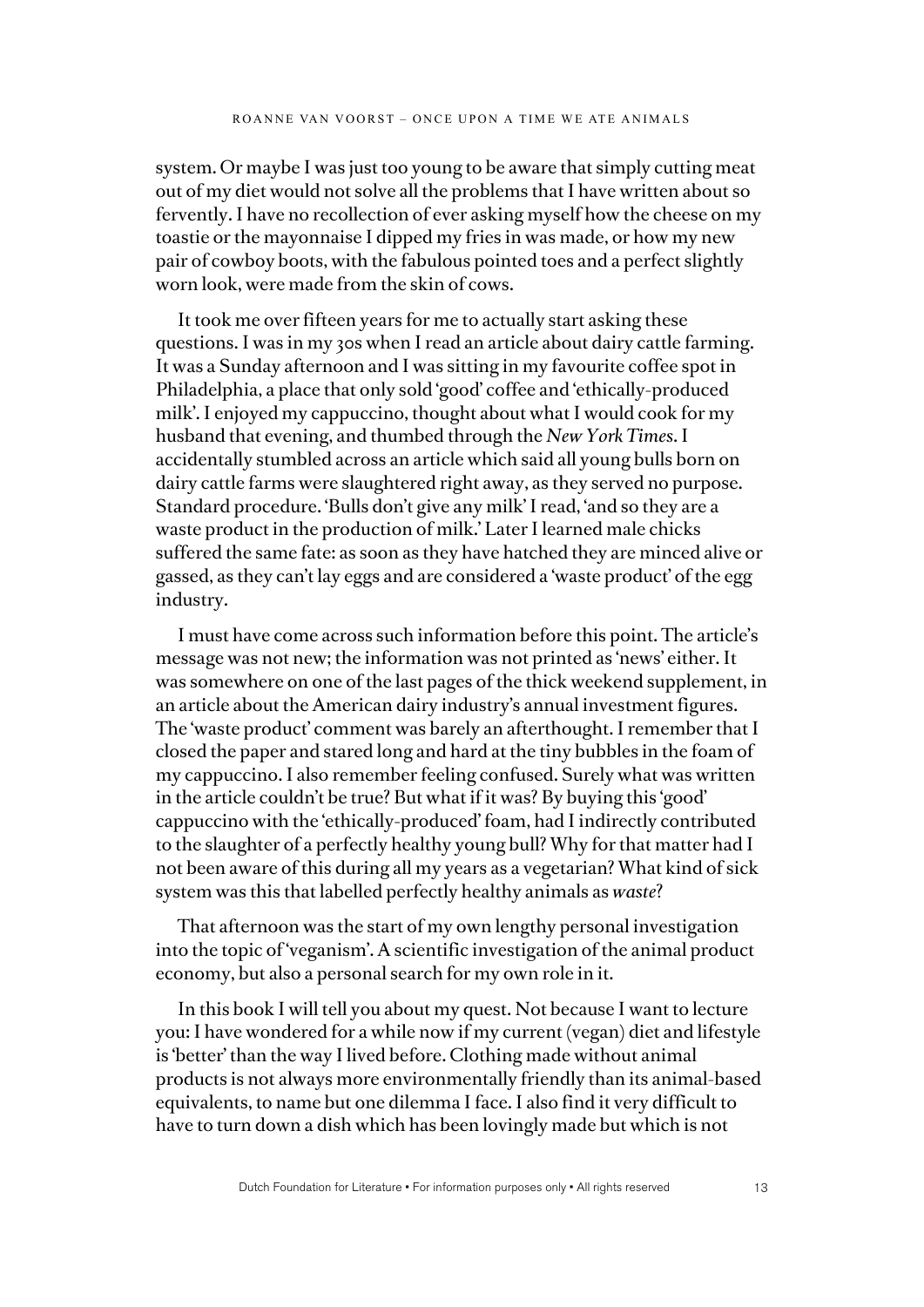vegan friendly. Then I'm torn between the desire to be polite and pleasant and 'normal' and my choice to no longer contribute to a system that I do not support– and I have to make a decision that will leave me feeling awful either way.

I am also not telling you about these personal struggles of mine because my story is so important or special, but precisely because my story is *not* that special. I expect my story might be very similar to your own, whether it's a process you've already gone through, are going through now or have yet to go through. If you recognise yourself in my story then the research that I have done might help you understand why you have made decisions that have supported a brutal system, whilst you consider yourself a kind-hearted person. Just like me.

### Paradox

It is perhaps the greatest paradox of being human: simply because of our humanity, we often behave inhumanely. Most people consider it a scary fact that sea levels are set to rise and cause deadly flooding in other countries as a result of our food choices. Yet this is what is happening right now.

We also reel at the idea that animals suffer unimaginably because we want to use their meat, milk, eggs or skin. But this happens too. Relatively recently a spokesperson for the United Nations called the way that we breed, keep and slaughter farm animals as absolute 'torture', and you and I are against torture. We would never shove an electric pole into the nose or anus of an animal. We would never twist a cow's tail if we knew it causes a huge amount of pain, we would never castrate a male piglet without anaesthetic and we would never breed chickens that are so big they can barely walk. We would never slice up, gas or shoot healthy animals. But this is what we do on an almost daily basis by financially supporting the meat and dairy industry

The idea that *every week* more animals are killed for human consumption than humans who have died in *all wars in human history* combined is something we can hardly imagine. It is also something we don't want to imagine at all. It sounds so…absurd, doesn't it? Every time I read and re-read the sentence above, which I typed myself, I immediately feel this urge to rid myself of this image , to quickly move on to the following paragraphs, to the next section of this introduction where things get a bit more pleasant again. But what it says is true: every week we kill more animals than there have been humans killed in every war in human history.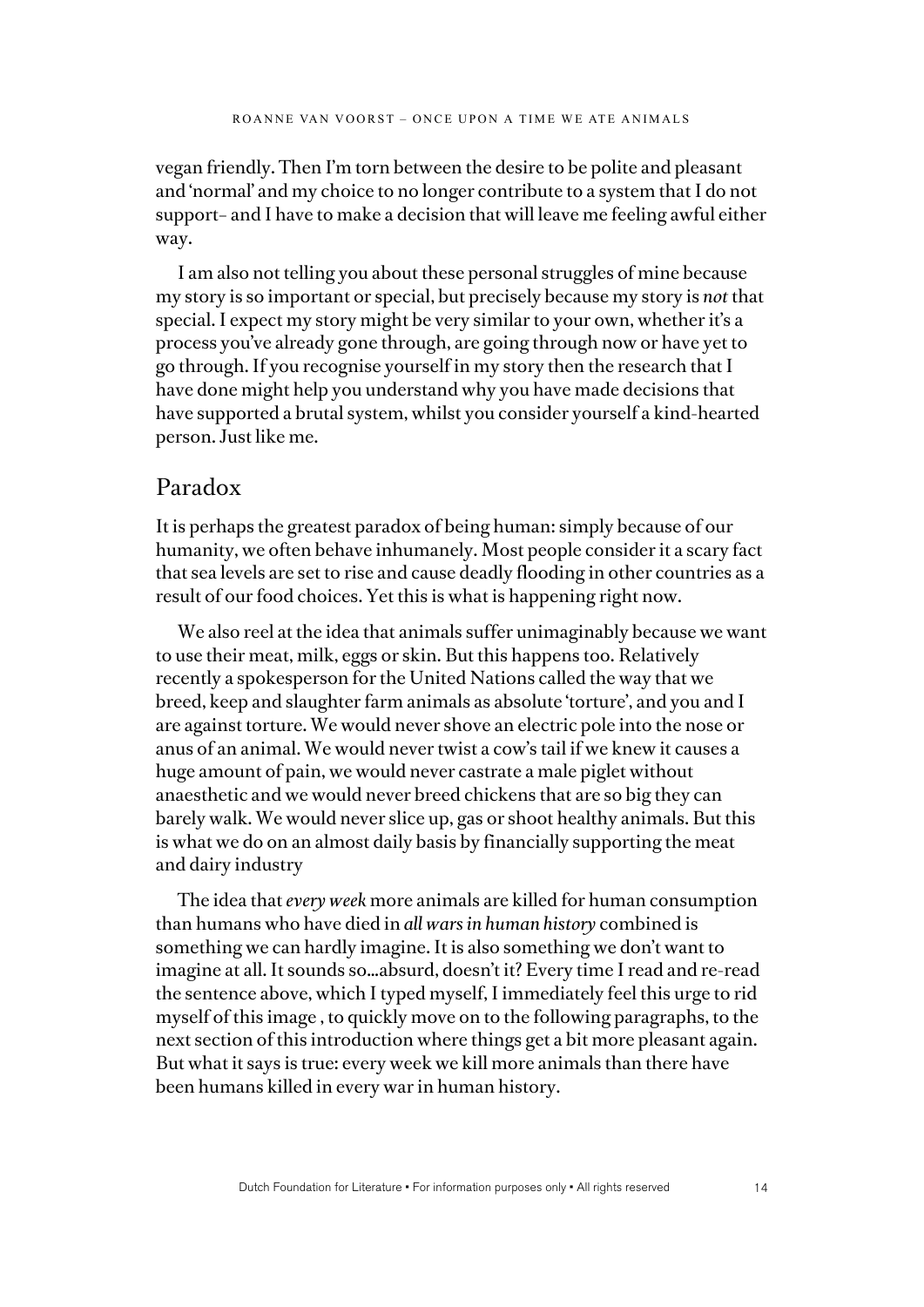According to researchers, 108 million people died as the result of war in the 20th century (including both world wars). Estimates of the number of people killed in wars during the whole of human history vary between 150 million and *I* billion.

Exact numbers of the number of animals we slaughter also vary wildly, but the most conventional statistics I can find – those published by the dairy and meat industries, – put the total number of farm animals slaughtered each year at 66 billion. This is just the number of cows, pigs and other farm animals, and does not include the number of fish we catch for food. Figures for fish and other aquatic animals are estimated at about 150 billion a year. If we count up all the animals we like to eat in vast amounts – fish, chickens, pigs, cows, goats, sheep – then we reach a figure of 150 million *per day*. These statistics, however, do not include the millions of animals that are killed in laboratories each year, or those that are killed for their fur, or the male chicks and young bulls that are killed straight after they are born (because 'waste products' are not included in these statistics). This also does not include animals who die in rodeos and bullfights each year, or racing horses and dogs that are put down after races, or animals that die young in zoos and aquariums because they are kept in captivity, or because they are considered 'surplus'.

If you let these facts sink in then you will probably feel the same emotions I feel every time I do so: pity, disbelief, disgust, and shame. This ability to feel compassion makes us as humans civilised; many believe that this ability is what separates us from animals.

I would also argue that this ability to feel compassion makes our behaviour equally *uncivilised* at times. We turn a blind eye to cruelty, not because we don't care, but precisely because our deep human values are inconsistent with how we treat animals in our time. The information we are fed about this, which comes to us via newspaper articles, shocking video images that appear on social media, and now via the words written on these pages, makes us so uncomfortable that we can do nothing other than immediately distance ourselves from it. We ignore it; we act as if it's not happening. I fear this was the reason I previously ignored dozens of articles about the dairy industry, before the news truly sunk in, that afternoon in a café in Philadelphia. It was too much, it was too terrible, it seemed illogical that we - as intelligent, decent, caring people! - could do this.

### Tacit evil

Yet we still do it. Historian Yuval Noah Harari wrote in the *Guardian* in 2015 that the way we treat industrially farmed animals is one of the greatest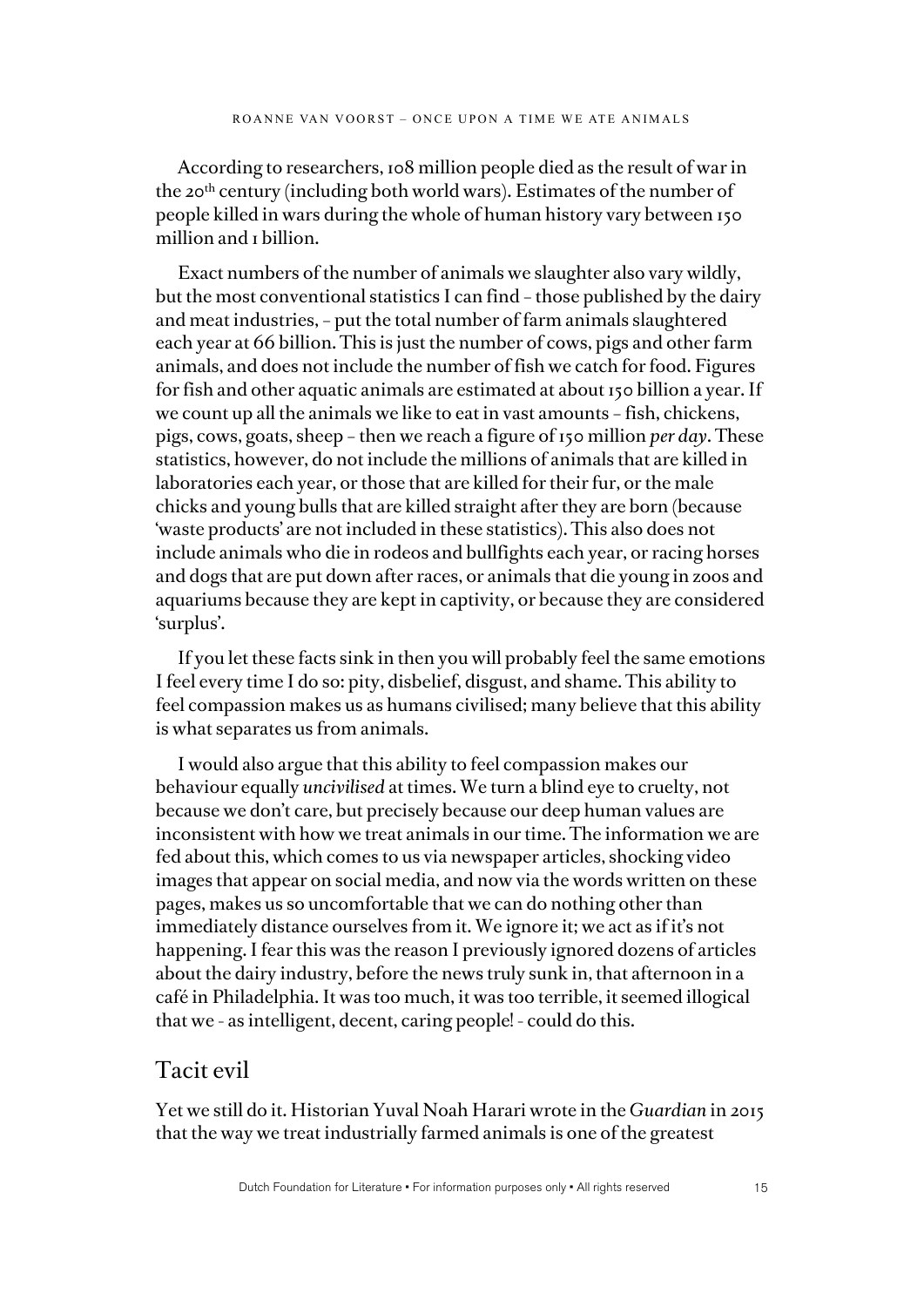crimes in human history. With this statement I don't think he wants to deny that terrible crimes have been committed against humanity, and it's also not useful or appropriate to compare the fates of Holocaust or other genocide victims with those of animals that have fallen victim to our lifestyle: it's not a competition of suffering, after all. His statement does point to a shocking conclusion however: most of us are sponsors of criminal activities, whether we are aware of it or not. While it is true most of us do not harm any animals personally, we do pay others to do it for us. We do it every time we buy a box of eggs, or a pot of yoghurt, or a steak. We do it every time we see an article or video that exposes the abuses in the meat and dairy industries and simply click away. We don't *mean* any harm by this, and we also don't *feel* like we are causing harm when we do this. We justify this denial with the idea that there is no other way and this is simply how the world works.

Yet if we avoid thinking about bad things, this results in a tacit acceptance of what goes on, and this is dangerous if this is the norm, as it leads to enormous suffering. Seen in this light, our silent generation is guilty of massive-scale animal abuse that takes place every second of every day, and we are equally guilty of the destruction of the planet, caused by the emissions created by industrial livestock farming.

Now.

Now.

And now.

Albert Einstein said: 'the world is in greater peril from those who tolerate or encourage evil than from those who actually commit it'. The philosopher Hannah Arendt added to this sentiment by stating that the greatest evil in the world is done by people who don't necessarily think about whether what they are doing is bad, but who simply go along with what others do and with what the norm is.

Before all this moralising starts putting you off, don't worry, this book goes much further than simply listing accusations about the way our society treats animals and the planet. Others have done this before me in the form of books, articles, reports and documentaries, and I feel that repeating what they have said will not help you or me to think about the way we live and consume (if you are interested however, you will find a list of reliable sources at the back of this book).

We aren't lacking knowledge on the subject - if we are open to the idea, all the information has been available for free for a long time now. We also clearly don't lack the ability to empathise - you may have noticed it just now,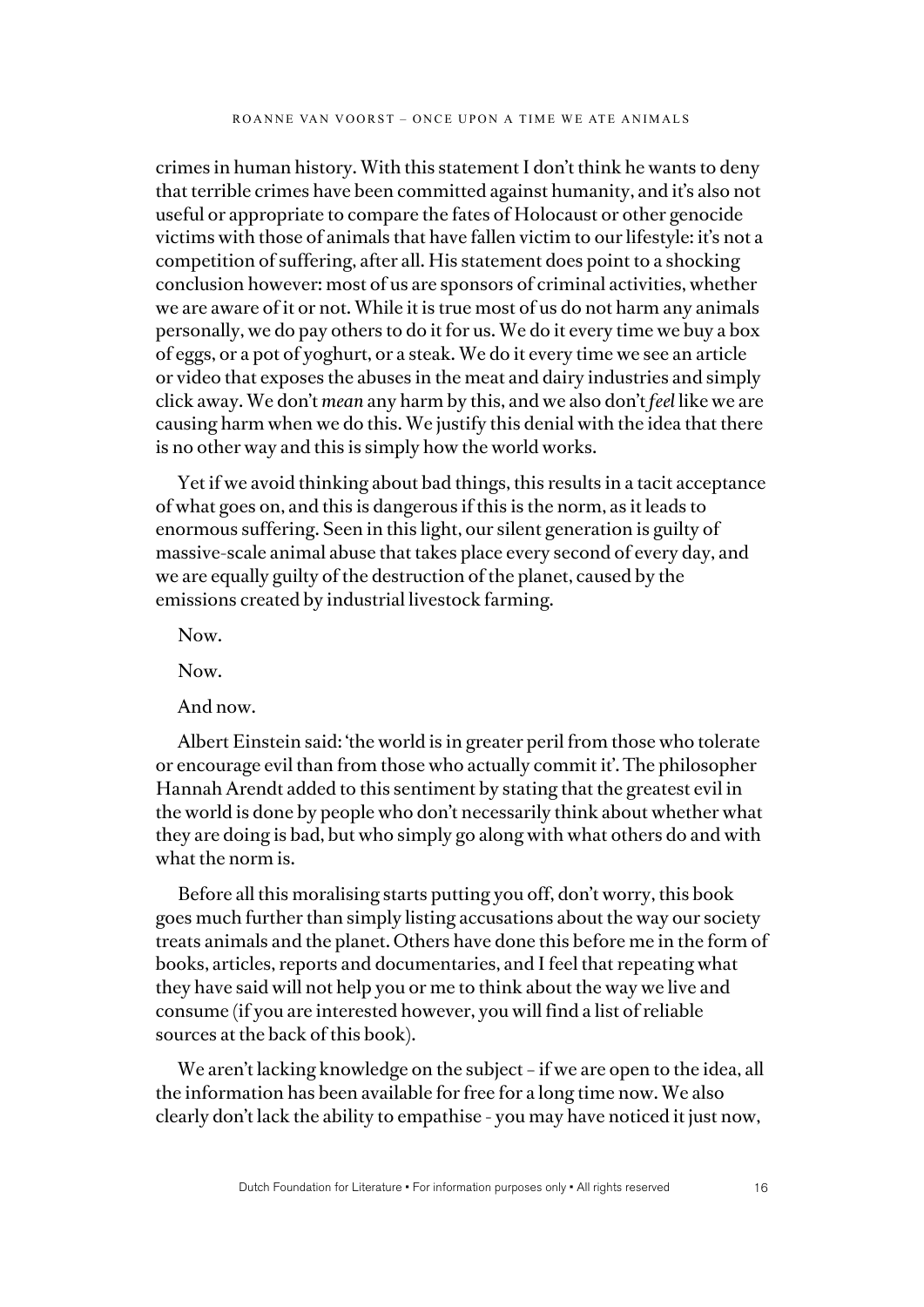when I persuaded you to take part in my thought experiment about war victims and slaughtered animals.

I believe what we are lacking is a clear idea of what the alternatives might look like. From my point of view, what we are missing is a serious exploration of a future world in which most of us live a plant-based lifestyle, where we no longer use animals for food, clothing or other items.

#### Learning to see new colours

It is not that strange if you can't imagine something like this to be possible, let alone what such a world might look like. Try to imagine an entirely new colour, or a new taste, or a new smell. Something that no one has ever seen, smelled or tasted!

Give up; it's virtually impossible.

The most our brain can do is try to mix colours or smells or tastes that we already know; that give us an idea of a combination that has never been made before. A new combination, however, is not something completely new.

We also encounter the same problem when it comes to a plant-based lifestyle, and I believe this is the second reason why I must have come across this information for so long without having it affect me. I had to shrug my shoulders because I couldn't think of a solution for it: that's the way things have always worked, that's just the way it is, right?

For a long time it was, yes. Just like me, you have been brought up in an age where using and eating animals is seen as completely normal. They are part of our clothes, our shoes, our candles, our apple juice, even our condoms! We grew up in an age where our parents, doctors and teachers taught us that meat and dairy were not only good for our health but were *necessary* for a healthy lifestyle. Research has proven this wrong, but we'll come back to that later. It is difficult, however, to suddenly stop believing something that you have believed for so long, especially if you are lacking an alternative vision of how you can still eat good food and stay fit and healthy.

This book will outline that vision for you. I will construct for you a futuristic dreamscape of a more animal and environmentally friendly world with new colours, tastes and smells. I can tell you in concrete terms what we can and will do differently in the years to come. Once again: that huge boulder has already started to roll.

Over the course of this book I will introduce you to dozens of former pork, lamb, beef and dairy farmers who no longer wish to earn money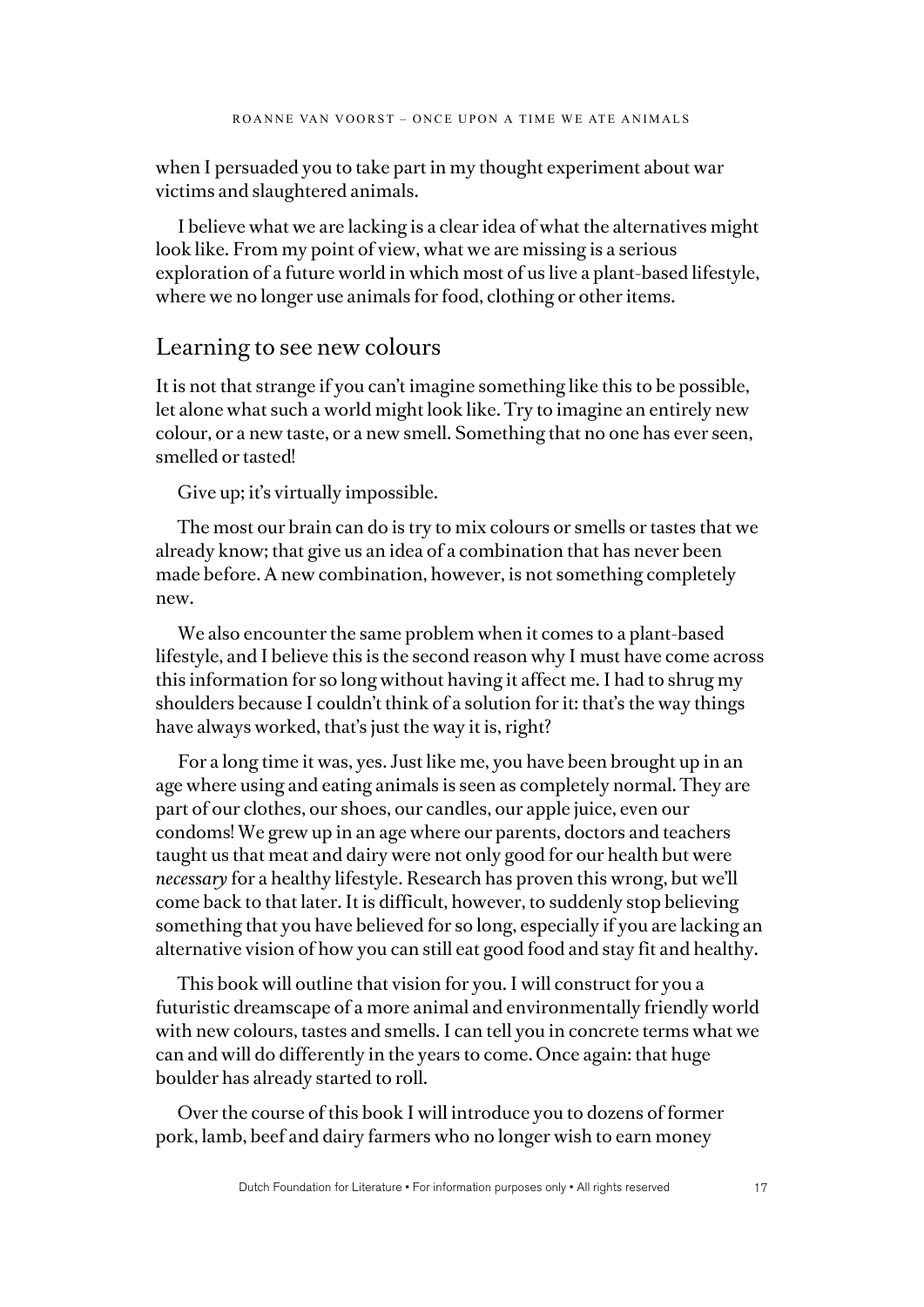through the slaughter of animals and who have switched to plant-based farming. These farmers do indeed exist: I have spoken to them; I have seen their transformed businesses with my own eyes and everything I have learned in the last few years whilst researching this book has convinced me that many more will follow their example in the very near future. I will introduce you to monkeys and other animals who have obtained human rights, robot pets, and chefs and restaurant owners who no longer call their menus 'vegan' because a plant-based lifestyle has become such a normal thing in their lives that it no longer requires a separate label. I will introduce you to kitchen appliances that measure what nutrients your body needs and therapists who specialise in solving issues between vegan and non-vegan partners and family members. I will introduce you to *vegansexuals* – vegans who only date other vegans, houses that float on higher sea levels and villages that are hurricane resistant. I haven't dreamt up any of these stories –these things were all taking place in 2019, all across the world, but perhaps you just weren't aware of them yet because they were a little bit further from home.

## Realistic futurism

It is important that you let this sink in: the story I will tell over the following chapters largely takes place in the future and has not been plucked from the more creative parts of my brain. Everything you will read over the pages to come has already been invented and implemented. It exists, but just not on a large scale yet. What I describe is futuristic, but also reality.

I am not only going to show you what a more animal and environmentally friendly world would look like, but I will also show you what the consequences would be for our economy, climate, health and culture once a plant-based lifestyle is more widespread. You will also learn that this new plant-based world is not perfect. In a world where animals are no longer abused for human use, we still have to deal with ethical dilemmas, only these will concern the way we treat other living beings than chickens, cows or pigs. Or they will concern the shame with which the new generation looks back on our complicity in large-scale problems surrounding animal welfare and the environment. We also won't suddenly all be in perfect health when we switch to eating more plants than animals en masse (you will see that vegan food can be just as unhealthy as eating an anti-biotic ridden piece of cut-price meat). We will also be faced with new problems, such as the loss of certain products and professions – this will require new solutions, and I will show you a number of these in this book.